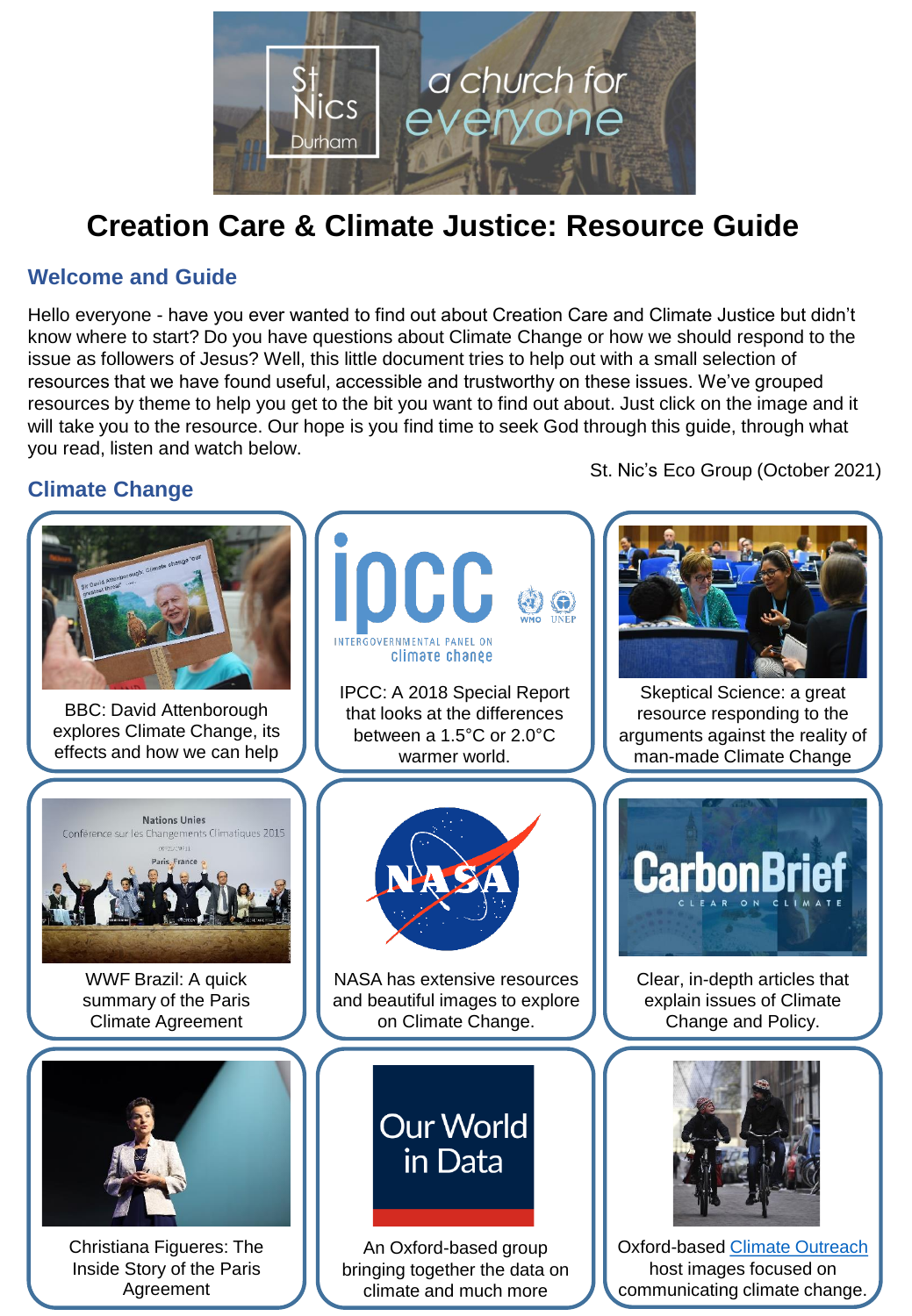## **Theology**



[Hannah Malcolm](https://hannahmmalcolm.wordpress.com/) presents on Theology and the Environment at 2019 Theology Slam.



Peter Harris takes us on a tour of the Christian response to the Environmental Crisis



Sandra Richter presents a 7 minute reflection on a Theology of Creation Care



Steven Croft: What are human beings that you are mindful of them?



Howard Snyder presents a 7 minute reflection on Christians and the Environment



Creation Care and the Church : the Lausanne Movement considers our role



**Worship**



Porters Gate: Little Things With Great Love



Hillsong United: So Will I

**Simon Ponsonby: The Great Command & Environmental Crisis** Barely a day goes by when climate change is not in the news. And rightly so for if the consensus of the scientists is to be believed - and let's be clear, who else are we going to listen to for the science - we are hurtling towards environmental and ecological catastrophe.

For us as Christians, the prime directive for life, what Jesus defined as the greatest commandment, is to love God and to love our neighbour (Matt22:36-40). This isn't sentimental or spiritual but ethical and practical.

The first thing our Judeo-Christian faith tells us about God is that **He Is**. The second thing is that **He Creates** (Gen1:1). In freedom, in love, by the power of his Word, he fashions and forms the cosmos. Genesis tells us all genus come from God. He made them, and indeed he liked them, calling it good. The Psalmist tells us 'the earth is the Lord's and the fullness thereof' (Psa24:1). And God created humankind in his image and ordained us to steward the world he made and loves. If we love God, we will love his handiwork, we will love what he loves, and we will obey his mandate for us. I cannot love God and live neglectfully or abusively in his world. What matters to God must matter to me.

Secondly, I am to love my neighbour. To love my neighbour is to will their good. Whilst the negative consequences of climate change may not, yet, affect me, they are affecting many throughout the world, particularly the poorest people. Future generations will be ever more affected. I cannot love my neighbour and not care about the quality of their life. I cannot live in ways that damage or diminish the life of others. Sin is selfishness, living for me, my, I, in the here and now. As a Christian, called to love God and my neighbour (near and far, now and in the future) I must live responsibly, ethically, care-fully. I don't yet know what actions to take and changes to make and I need help here. But given the clear science and God's command, doing nothing isn't an option.